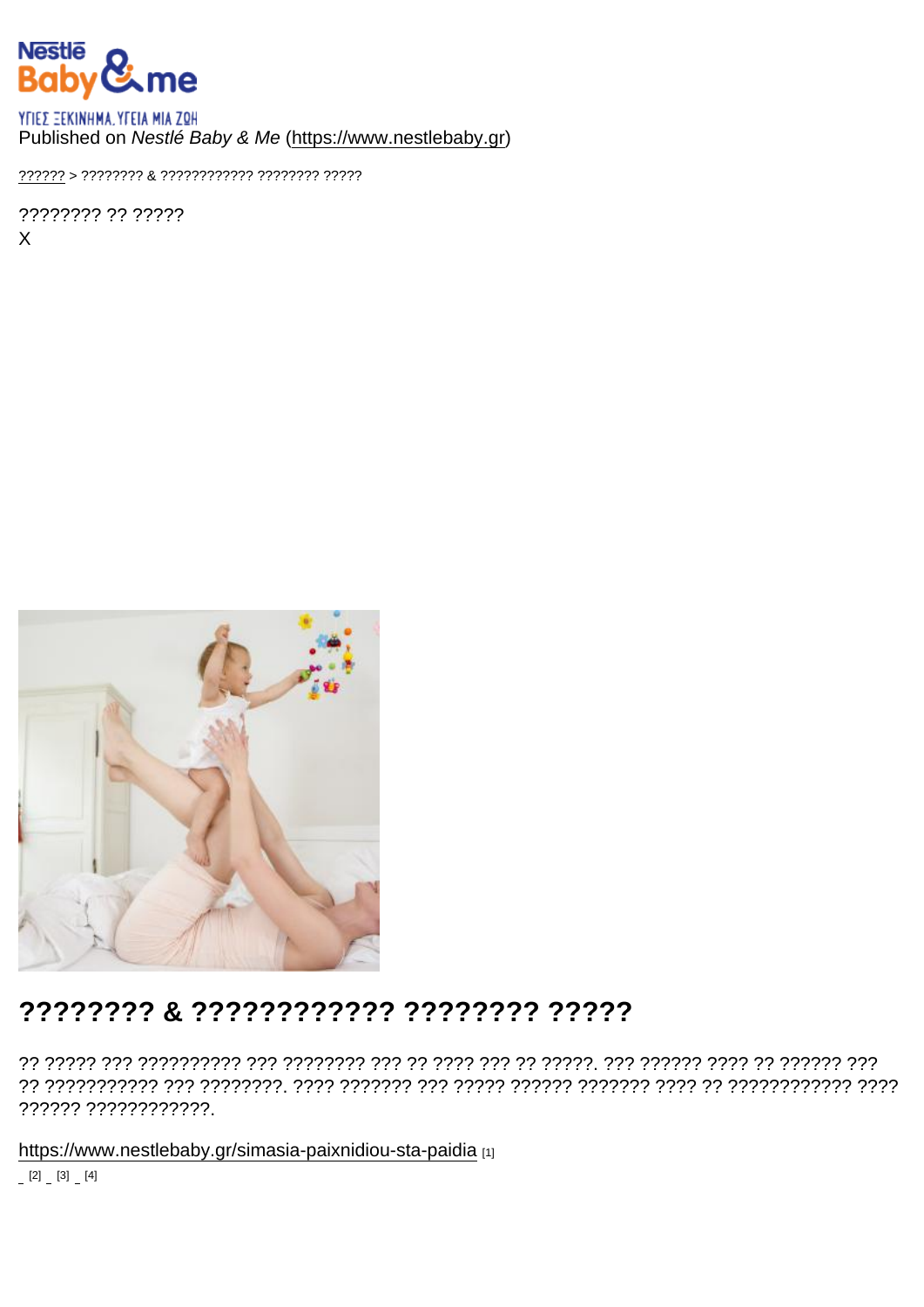## ???????? & ???????????? ???????? ?????

?????? ????????????.

??????, ??????????? 4th, 2016

- 
- $^{[5]}$ <br>• ???????? [1]
- $.77777777$